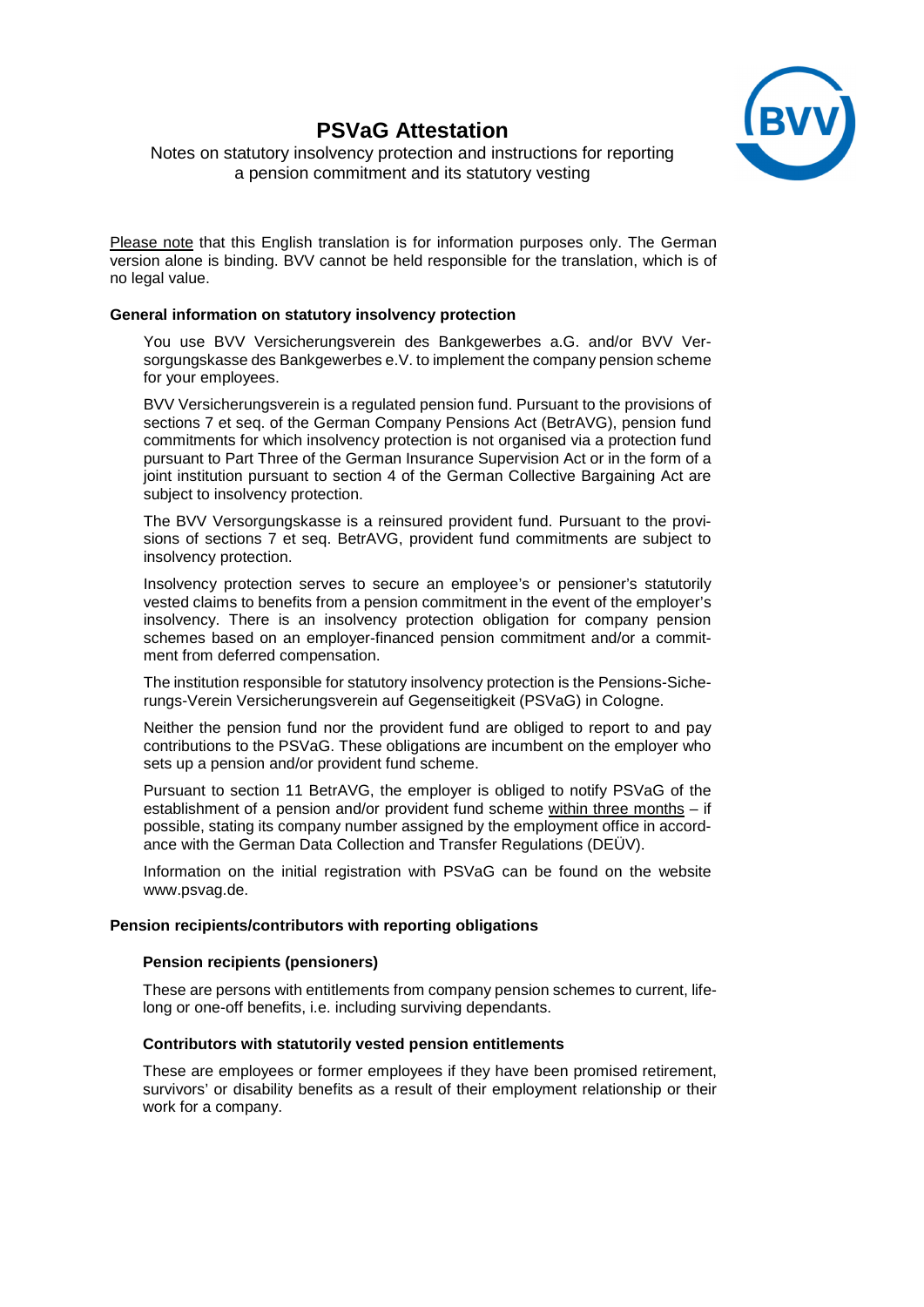

# **Principles for the valuation of statutory vesting**

## **Employer-financed (partial) entitlements**

The statutory vesting of pension entitlements begins, depending on the start of the pension commitment, if the following criteria are met (favourability principle):

#### • Commitments **before 01/01/2001**

An employee's entitlement is vested by law if, within the framework of his/her company pension scheme, on the reference date under consideration (balance sheet date, leaving the company), he/she

has reached the age of 35 and the pension commitment has existed for at least 10 years,

or

- the pension commitment has existed for 3 years, a period of service of 12 years has been fulfilled and the age of 35 has been reached

or

- the pension commitment has existed for at least 5 years after 01/01/2001 and the age of 30 has been reached.
- Commitments **from 01/01/2001** (until 31/12/2008)
	- The pension commitment has existed for at least 5 years and the age of 30 has been reached

or

- the pension commitment has existed for at least 5 years after 01/01/2009 and the age of 25 has been reached.
- Commitments **from 01/01/2009** (until 31/12/2017)
	- The pension commitment has existed for at least 5 years and the age of 25 has been reached

or

the pension commitment has existed for at least 3 years after 01/01/2018 and the age of 21 has been reached.

## • Commitments **from 01/01/2018**

The pension commitment has existed for at least 3 years and the age of 21 has been reached.

#### **Employee-financed (partial) entitlements (deferred compensation)**

Pension entitlements from a deferred compensation commitment granted as of 01/01/2001, including a possible employer contribution in accordance with section 1a (1a) BetrAVG, are immediately vested by law as of the start of the commitment. This applies regardless of the age of the employee. For pension commitments before 2001, the above-mentioned vesting rules "before 2001" apply. When determining the contribution assessment basis for the PSVaG, the diverging vesting states are taken into account. Only the statutorily vested pension entitlements are included in the calculation. Immediate vesting is determined on the basis of the start of the pension commitment.

#### **Departing/departed insured persons**

The vesting date is calculated here in the same way as described above. If the date of departure is before the vesting date, no statutory vesting can occur.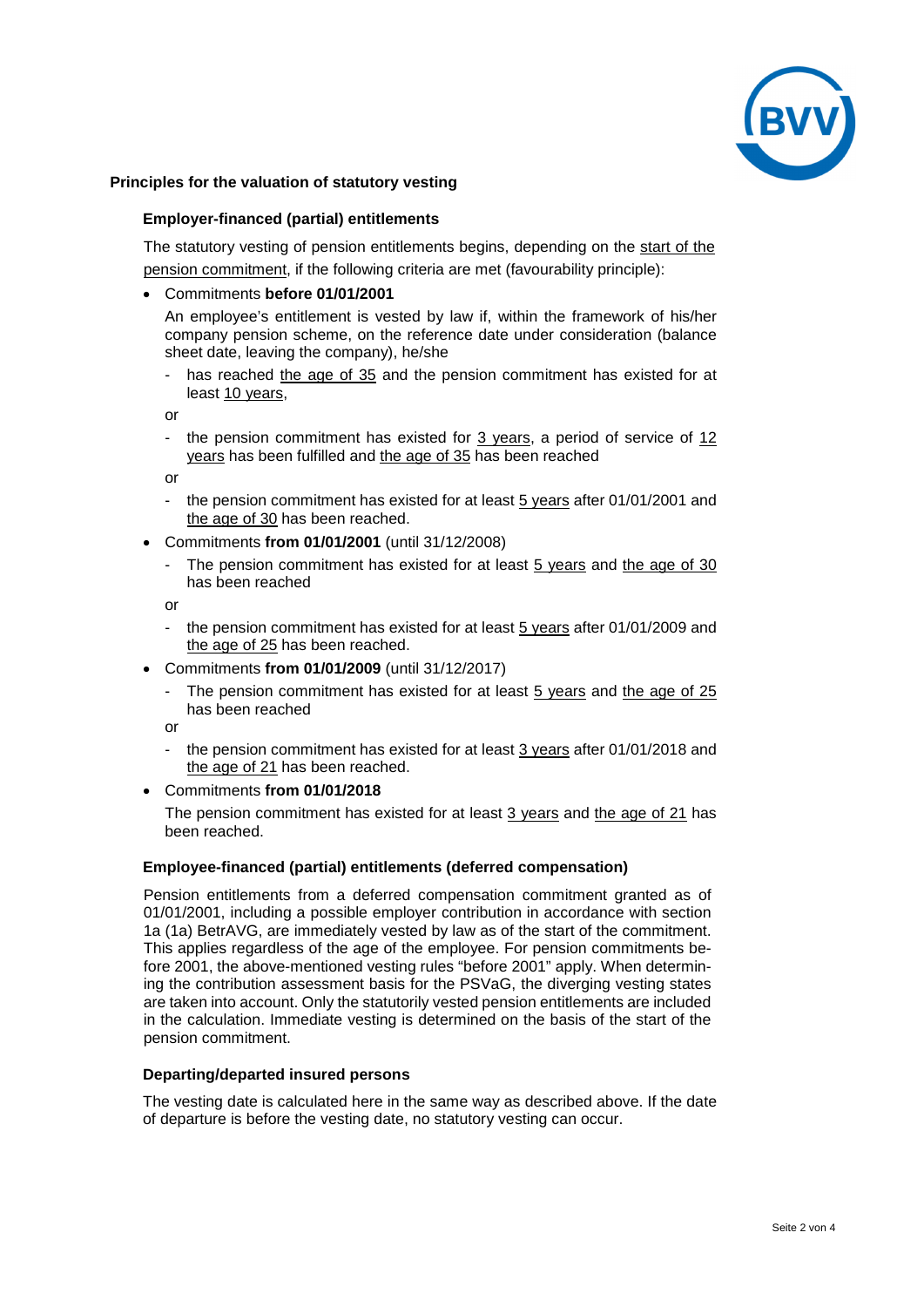

## **Start of the reporting obligation to PSVaG**

In general, the reporting obligation begins with the legal vesting of the pension commitment or the entitlement. Special deadlines apply to commitments with a deferred compensation portion and employee-financed partial entitlements.

## **Reporting the data to BVV**

You will receive a short actuarial attestation (PSVaG attestation) from BVV Versorgungskasse and/or BVV Versicherungsverein for the annual report of the contribution assessment basis to be submitted to PSVaG by 30/09 of each year. You will need this as proof of the registration form provided by the PSVaG.

In order to create a correct PSVaG attestation, we require the following information from you for each employee:

#### **Date of joining company/commencement of employment**

Here you must indicate when your employee joined your company. In the case of an accepted commitment, enter the date of commencement of employment with the previous employer.

#### **Start of the pension commitment**

The date on which you granted the pension commitment to your employee must be stated here. In the case of an accepted commitment, the date on which the commitment is first granted is relevant here.

The date on which the pension commitment was granted is identical to the date on which the insured person first belonged to the group of beneficiaries of the BVV Versicherungsverein (pension fund) or the BVV Versorgungskasse (provident fund). Please report this date to us, as the start of the pension commitment under the BetrAVG is important for correctly calculating the vesting date.

As a rule, the date of joining the company/commencement of employment (BZ-Beginn) and the start of the pension commitment (VZ-Beginn) will be identical. However, if the pension commitment is not granted automatically upon joining the company (e.g. during the probationary period), the start of the pension commitment in these cases is after the start of employment with the company.

#### **Vesting date**

In addition to the date of joining the company/commencement of employment and the start of the pension commitment, please also notify us of the vesting date of the commitment.

The date on which the pension commitment becomes statutorily vested must be stated here. The date refers to the employer-financed contribution portion. Deferred compensation commitments are immediately vested by law. The vesting date shall be determined in accordance with the previously stated principles for the valuation of statutory vesting. In the case of an accepted commitment, the date shall be determined based on the originally granted commitment. If we do not have the vesting date for the pension commitment, we shall determine it on the basis of the data available to us. The aforementioned statutory provisions apply.